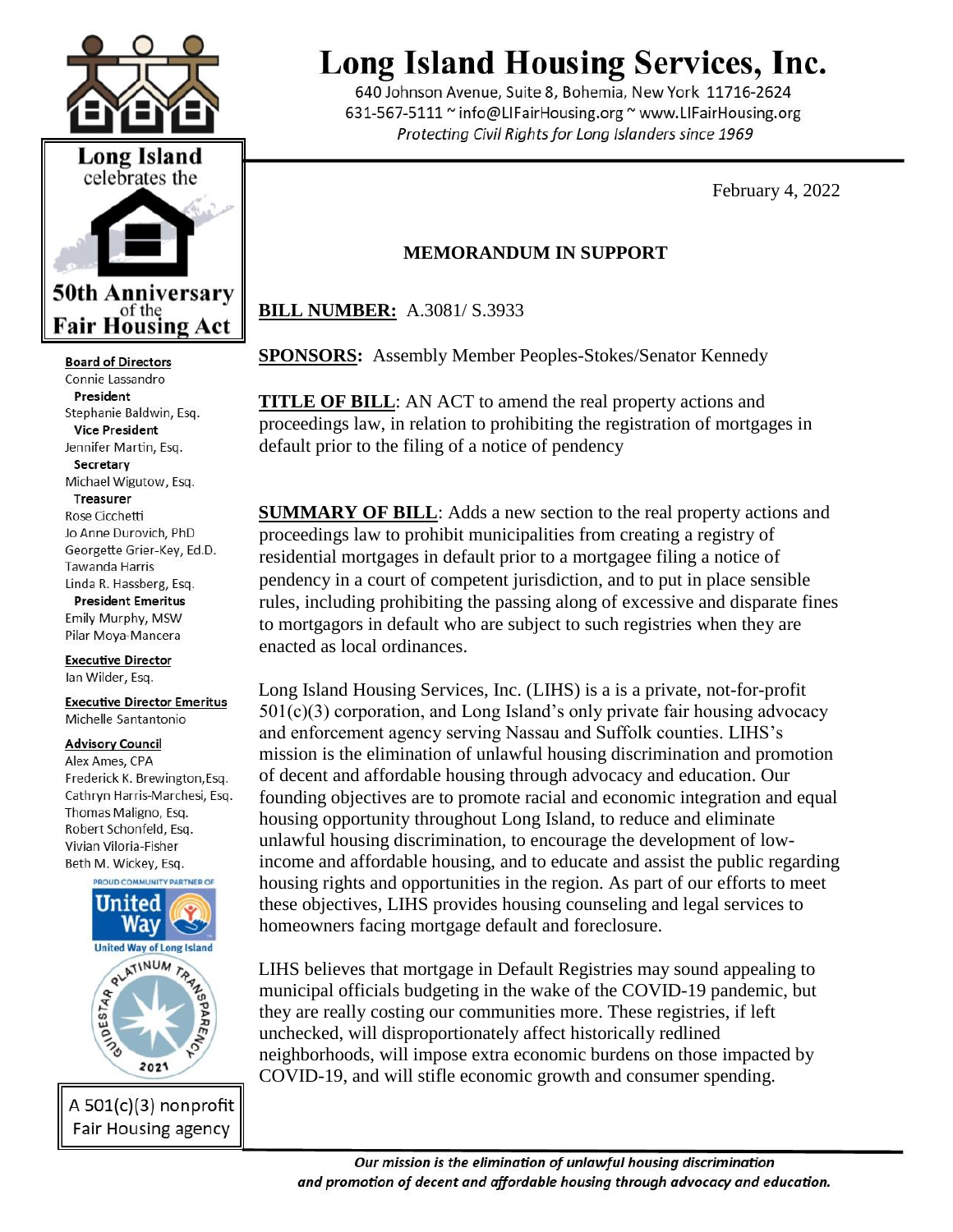Like any tool, mortgage in default registries require rules to serve users best. To allow these registries to operate unregulated would serve only to punish New York State residents who have fallen on hard times. We are asking for your support of S.03933 (Kennedy)/A.03081 (Peoples-Stokes), which would limit "mortgage in default registries" to avoid the financial harm and loss of home that the current versions of these registry-enabling laws produce.

By way of background, mortgage in default registries were developed as a way for municipalities to track "zombie properties" – vacant and abandoned properties with defaulted mortgages – as soon as possible. The registries are enabled by local ordinance, and require that mortgagees (banks and servicers) register the properties as soon as the mortgagor (homeowner) defaults on any portion of the mortgage agreement. Most registry-enabling ordinances use "default" broadly, require prohibitively expensive registration fees, and require registration even from non-bank, private, or non-for-profit mortgagees.

In January 2019, hundreds of thousands of New Yorkers were on the brink of foreclosure. That number is significantly larger as a result of the COVID-19 pandemic, but we will not see the true severity of impact until mortgage holders begin sending out 90-day notices following the end of the moratoria. Mortgagees and their servicers send these notices to homeowners who are more than 90 days delinquent in their mortgage payments.

We understand that municipalities are facing cash shortages and looking for any way to balance the budget woes brought on by COVID-19. We also understand that municipalities want an easier way to identify and track potential problem properties as early as possible. This memo explains why, despite the shiny veneer of revenue generation, registries as they currently exist will do more harm than good unless they are tempered by the proposed legislation. This memo will detail the problems with the current local ordinances, and explain how S03933/A03081 will mitigate those issues when implemented.

#### **I. Homeowners will be held responsible for the costs of the Mortgage in Default Registries, as banks will pass the costs of registration onto homeowners in the usual course of business.**

Although mortgage in default registries, as written, intend that registration fees will be paid by banks or servicers, the reality is that those costs will ultimately be passed on to homeowners. This is not mere speculation, and has been confirmed by contact from the mortgage banking industry. Most Mortgages contain language that allows banks and servicers to pass along reasonable fees and costs along to the homeowner. Although some mortgage in default registries allow for refunds for homeowners forced to foot the bill, banks are not required to itemize such "corporate advances," so homeowners will not know where these fees originated. Because the costs can be passed on, they absolutely will be, and banks and servicers will not be under any additional pressure to complete foreclosures. The banks will not be paying registration fees; the costs will be entirely borne by the homeowners.

[In its report concerning the COVID-19 pandemic,](https://dsnews.com/daily-dose/03-02-2021/millions-families-housing-insecurity) the Consumer Financial Protection Bureau (CFPB) estimates that "those who have fallen behind at least three months on their mortgage increased 250%. That is more homeowners behind than during the peak of the Great Recession.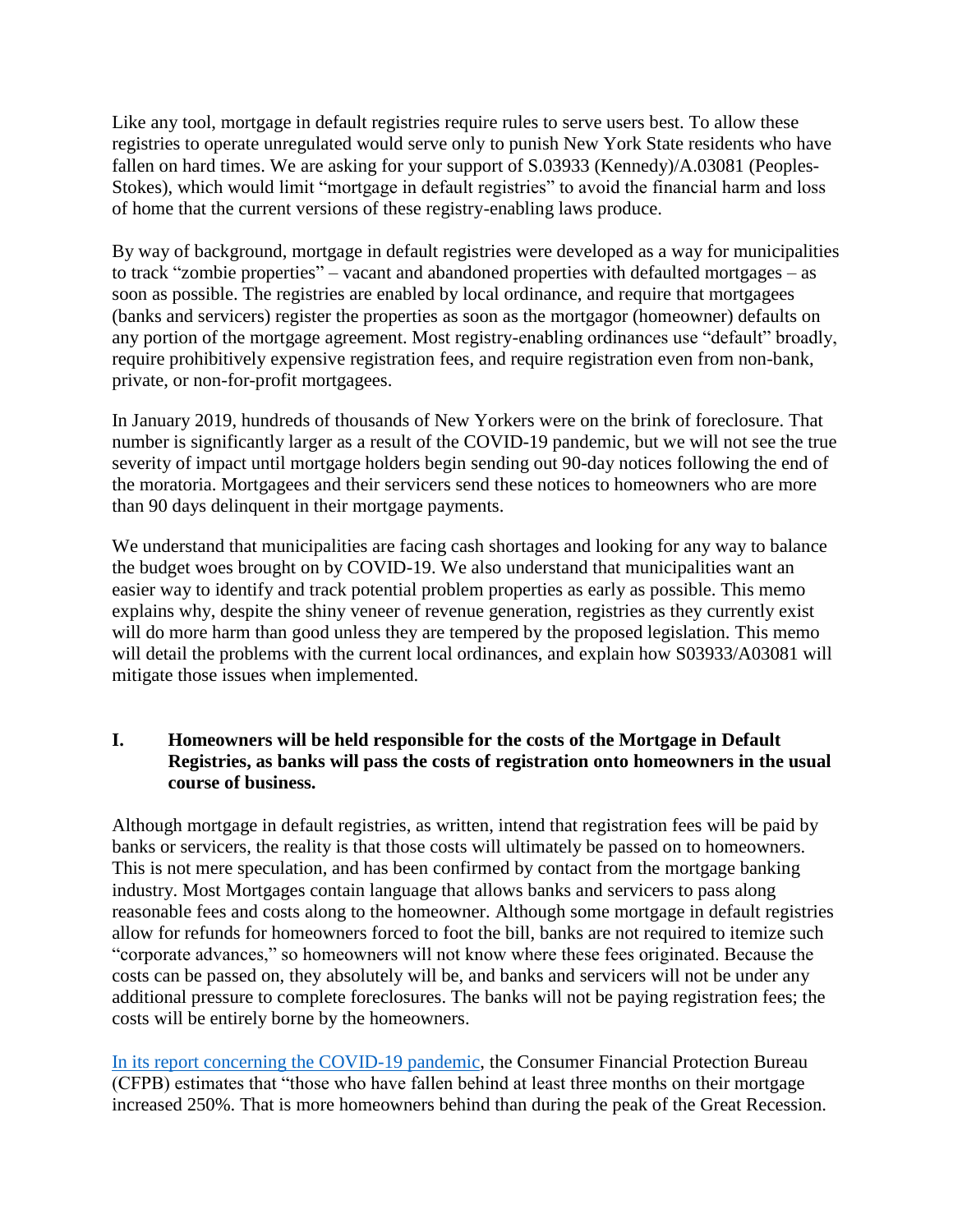These families already owe deferred principal, interest, taxes, and insurance payments. Many are facing the choice between paying their mortgage and affording food, medicine, or heat. The proposed bill will help by prohibiting banks from passing on registration costs to homeowners.

#### **II. The costs of compliance are inconsistent, and far too severe in disadvantaged communities.**

There are approximately 16 municipalities in New York with mortgage in default ordinances, 11 of which require a registration fee. The costs vary from \$400 annually to \$6,000 annually, with no regard to the financial profit of the community.

The least expensive starting fee is in the Town of Babylon, at \$200 semiannually, and the most expensive starting fee is tied between the City of Buffalo, the Village of Babylon, and the Town of Hempstead, at \$500 semiannually. Yet, as of the 2017 American Community Survey, Buffalo's median annual income is only \$34,268 per household compared to the Town of Babylon's \$86,339 per household. Although Buffalo has less than half the income, its residents are paying over twice the fees.

Further increasing the disparity, the City of Buffalo Mortgage in Default Registry costs an additional \$500 every six months that a property is vacant, capping at \$3,000. In comparison, the Town of Babylon's Mortgage in Default Registry requires payment of only \$200 every six months, with additional yearly fees for vacant buildings, starting at \$100, then \$500, then only finally overtaking Buffalo's ordinance after five years of vacancy.

It is the early costs that matter most to families in foreclosure, and Babylon's early costs are significantly lower than those listed in Buffalo's ordinance. Early costs, those within the first year and half of foreclosure, are the costs most likely to keep families in foreclosure from affording loss mitigation. Other municipalities' ordinances also contribute to these early costs, such as Ogden, Greece, and Penfield by requiring a steep \$10,000 bond, including yearly bond renewals. Fortunately, they at least exclude most properties with Federally-backed loans.

The City of Buffalo also differs from the Town of Babylon in racial makeup. While Babylon, with lower fees and high incomes, has a black population of 16%, Buffalo, with higher fees and lower incomes, has a black population of 37.23%. The Town of Hempstead also charges \$500 semiannually, and has a black population of 44.6%. CFPB's COVID-19 report noted such disparities as well: "We also know that many, particularly in Black and Hispanic communities, have still not recovered from the last financial crisis, more than a decade ago. And those same communities are once again bearing a disproportionate financial and health burden during the pandemic, through no fault of their own." The report follows up by stating that "Black and Hispanic families are more than twice as likely to report being behind on their housing payments than White families." We cannot allow such a disparate impact to continue into another foreclosure crisis. This bill to limit mortgage in default registries will help eliminate that disparity by ensuring that fees cannot be passed on to homeowners.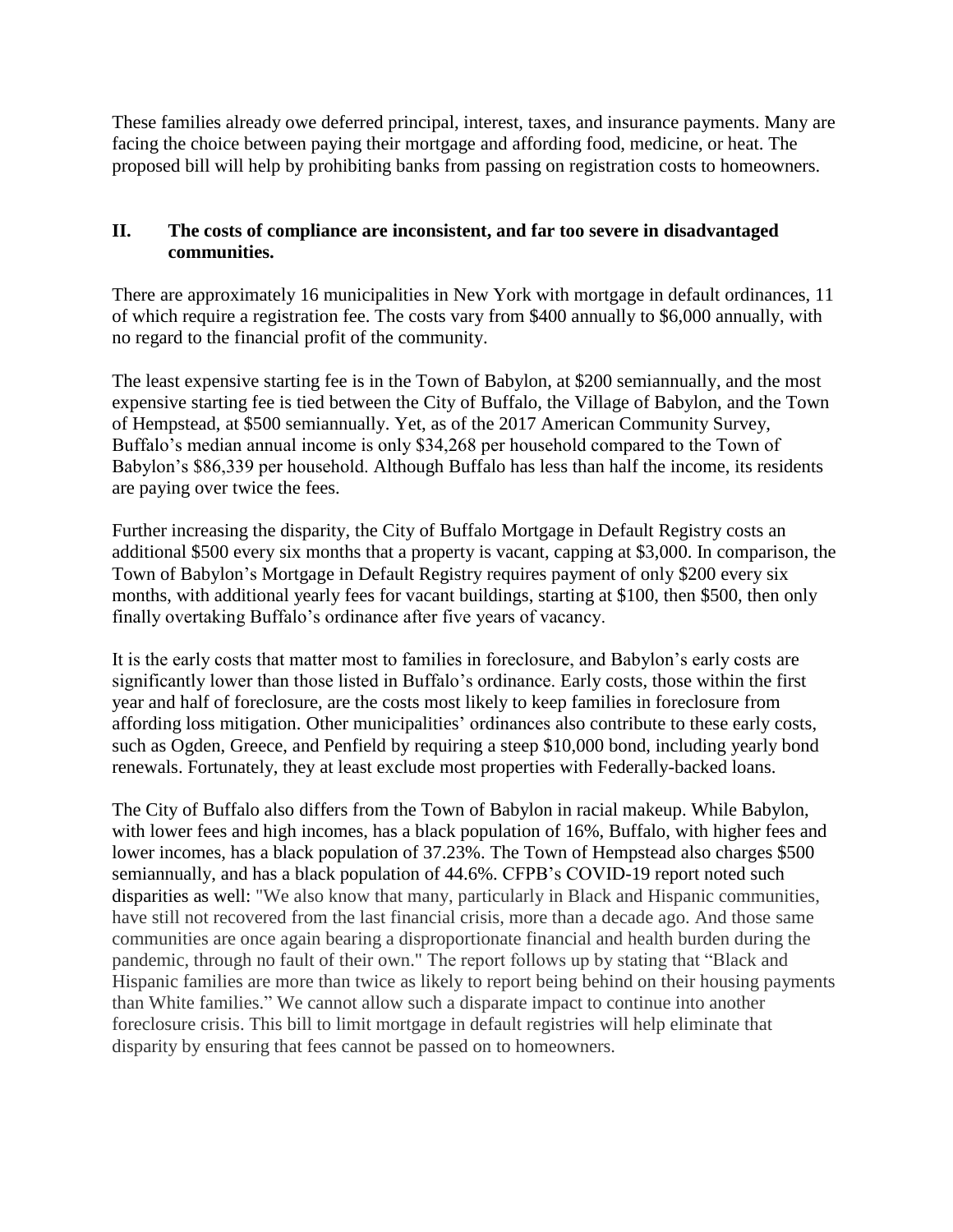#### **III. The costs of compliance and increased risk associated with defaults will discourage banks from investing in historically redlined communities.**

Even if the extraordinary costs of mortgage in default registries were only passed on to the banks, there would still be a disproportionate effect on black New Yorkers. The registries and their associated fees create risk for lenders. Any historically delinquent neighborhood will suffer from disinvestment by bankers afraid to take on additional risk. We know these neighborhoods are historically delinquent because of disparate treatment of black communities, including redlining and subprime mortgage lending. We cannot continue to punish these neighborhoods by allowing mortgage in default registries, as they are currently written, to disincentivize investment in these same communities.

In a 2020 report on mortgage lending in the City of Buffalo, the New York State Department of Financial Services (DFS) found "a distinct lack of lending by mortgage lenders, particularly nondepository lenders, in Buffalo neighborhoods with majority-minority populations and to minority homebuyers in general." This will continue as long as there are disparities in the cost of doing business in different communities.

As a report by [the Urban Institute](https://www.urban.org/research/publication/future-headship-and-homeownership/view/full_report) points out, homeownership is a wealth-building tool. The idea is to store wealth in the home, a typically appreciating asset, and pass the home and its equity down to future generations. However, there are many more obstacles to home retention and wealth transfer between generations for black people of color. The Institute warns: "If current policies stay the same, the Black homeownership rate will fall well below the rate of previous generations at the same age." New York needs to do as much as it can to ensure that that prediction does not come to pass, and this bill will contribute towards that effort by eliminating an obstacle to equal lending opportunities.

#### **IV. Some ordinances fail to designate only the first mortgage lien-holder, thus every mortgagee is equally responsible for registration. This will double the financial burden to any homeowner with more than one mortgage.**

For homeowners who have multiple defaulted mortgages, the costs of compliance will double (or worse), as mortgage in default registries often do not specify which mortgage lienholder to hold accountable. As previously stated, mortgage companies will undoubtedly pass on the expenses of compliance to the defaulting homeowner. This is an industry norm, and considered a usual part of doing business. As a result, homeowners with home equity lines of credit, or other types of junior mortgages on their property will have to pay double or triple in reimbursement costs to their lienholders. This will push homeowners deeper into default and will further diminish any chance the homeowner has of reinstating their mortgages or modifying their existing loan agreements, turning a single event of hardship into a catastrophic loss of home and equity. The enormous financial burden will result in a loss of homeownership, equity, and buying power.

The statutes also fail to differentiate between mortgagee, servicer, and any other agent of the creditor. This is legally imprecise, and is certain to cause compliance issues. It is unclear which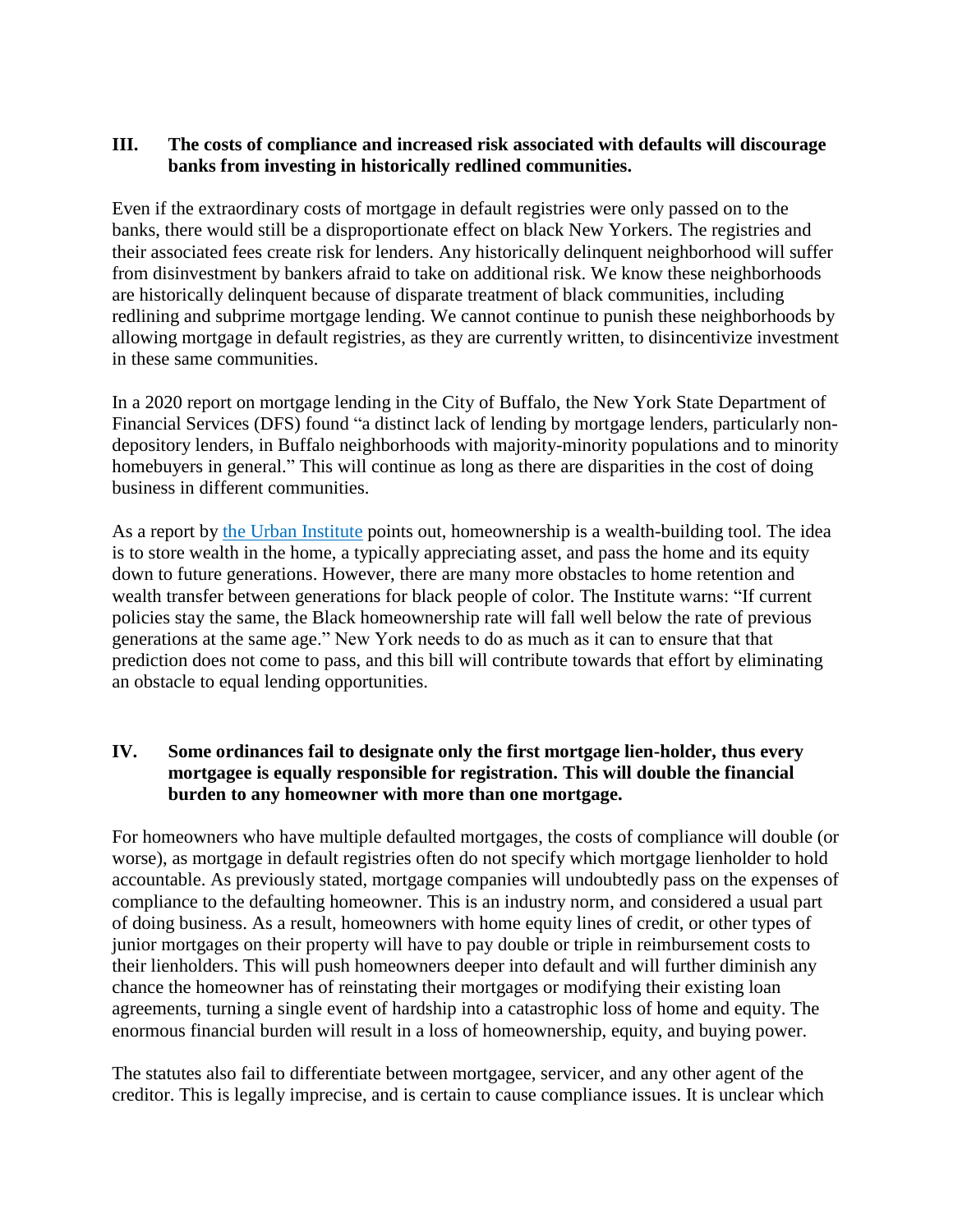lender entities have a responsibility to register, and could result in two or more entities registering and passing on double the costs to the homeowner. For example, a mortgage servicer and a mortgage note holder could interpret the ordinance as requiring both to register the property, and both might immediately register. The registration fees are non-refundable, so the only way to make the companies whole again would be to charge the homeowner the double fee.

The proposed legislation seeks to solve both issues by precisely stating registration is the burden of only the first lienholder, and by designating which party is responsible for registration.

#### **V. The ordinances will harm loss-mitigation efforts, and increase the number of zombie homes.**

Mortgage in default registries may be designed to push foreclosures through, but in fact, such registries will cause more homeowners in foreclosure to walk away from underwater homes. The costs of the registries, passed on to the homeowner, will compromise homeowners' ability to modify existing loans, enter into payment plans, and reinstate mortgages. The fees will result in greater debt to income ratios that will disqualify many homeowners from loan modification programs. Even if a homeowner is able to enter into a repayment plan, the home will remain on the local mortgage in default registry until the payment plan is completed and the loan is reinstated. This means that any payment plan will cost a homeowner \$1,000 extra per mortgage each year, at a time when they may not have money for groceries, medicine, or heat.

Zombie properties cause significant problems for our neighborhoods, and keeping track of them is the very reason for implementing mortgage in default registries. These abandoned homes invite crime, lower property values, attract pests, and burden local governments. If mortgages in default registries, as they are currently written, are only going to increase the number of zombie homes, then they are exacerbating the very issue they are meant to solve. The proposed bill fixes that issue by keeping money in homeowner's pockets for use in loss mitigation efforts so they can stay in their homes, and not contribute to blight.

#### **VI. Requiring registration upon default is an invasion of privacy, and holds homeowners under a stricter standard than the major credit bureaus.**

Banks are required to follow FDCPA regulations regarding privacy, and those laws preempt municipal ordinances. Yet under most existing mortgage in default ordinances, the registry information can be requested by anyone via freedom of information laws well before a lis pendens is filed. This undermines Federal law, and leaves homeowners vulnerable to investors much earlier in the default and foreclosure process. Although homeowners can turn down investor offers, the stress and fear of foreclosure often pushes homeowners to sell early and under coercive forces. In doing so, homeowners lose the majority of equity built up in their properties. Without that equity, former owners will have fewer financial resources to find new housing, or to spend in their local economy.

The definition of "default" in most ordinances is so broad that a servicer would be required to pay \$500 to register a property within only a single day of a borrower missing a payment, even if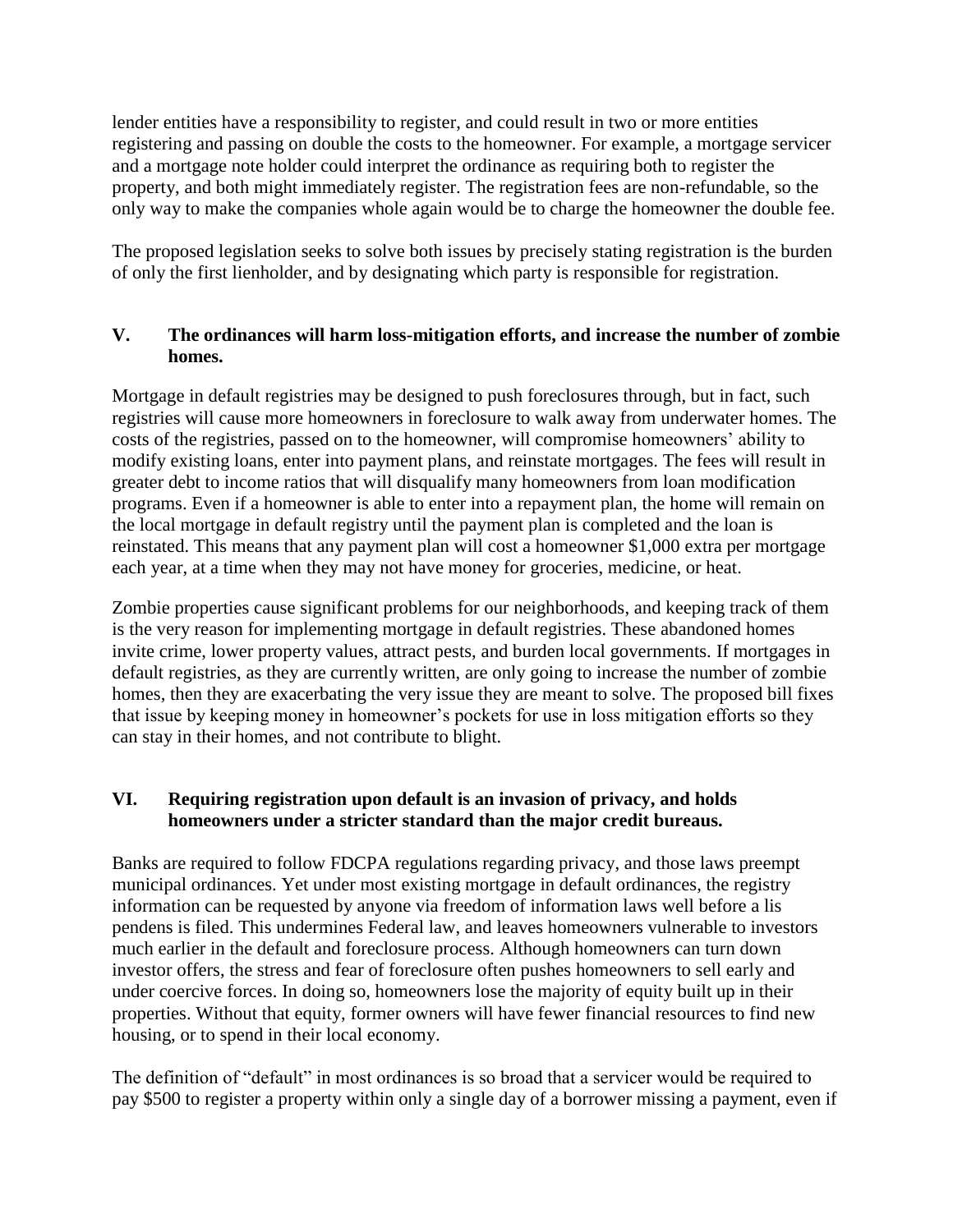that borrower paid again the next day. The definition of "default" under most mortgage in default registries is stricter than that of the major credit bureaus, which only record late payments of 15 days or later.

The proposed legislation will solve these issues by prohibiting registration before a lis pendens is filed publicly. This will avoid unnecessary expenses, invasion of privacy, and exposure to predatory investors.

# **VII. These ordinances will harm nonprofits, community-oriented for-profit organizations, and others that lend money to low to moderate income homeowners.**

Nonprofit and community-oriented for-profit organizations that offer mortgages to low- or moderate-income families are considered mortgagees, just like any bank. They would be responsible for paying default registration fees as well. However, grant money is not intended to pay such fees, and such fees will have the effect of disincentivizing nonprofits from operating within municipalities with mortgage in default registries. Without an exception for nonprofits, mortgage in default registries will either significantly increase operating costs for these organizations, or the costs will be passed on to the very homeowners who need assistance from these organizations to make homeownership a reality. The proposed bill will require exceptions be granted to these important organizations.

### **VIII. The definition of "vacancy" is also too broad. As written, it is harmful to seasonal residents, owners in nursing homes, and owners of homes undergoing restoration.**

These homes may be vacant, but they are not abandoned. Such temporary vacancies should not be included within the ordinance definition. The broad definition also raises additional concerns about privacy that might cause lender organizations to face liability if inspection and registration procedures are followed based on a non-abandoned vacancy. Those owners also should not face the additional \$500 per registration renewal for those types of vacancies. The proposed legislation tightens the definition of "vacancy" to account for these special cases.

# **IX. Vacancy can be difficult to prove.**

Some mortgage in default registries require registration of a vacant property after only one inspection. This is far too susceptible to error. New York is home to many "snowbirds" who live elsewhere for half the year. Add in vacations, variable work hours, homeowners hospitalized or in nursing facilities, and the accuracy of just one inspection is highly questionable. This is why the New York Real Property Actions and Proceedings Law requires 3 inspections before determining vacancy.

# **X. There is no mechanism for refund in the event of error.**